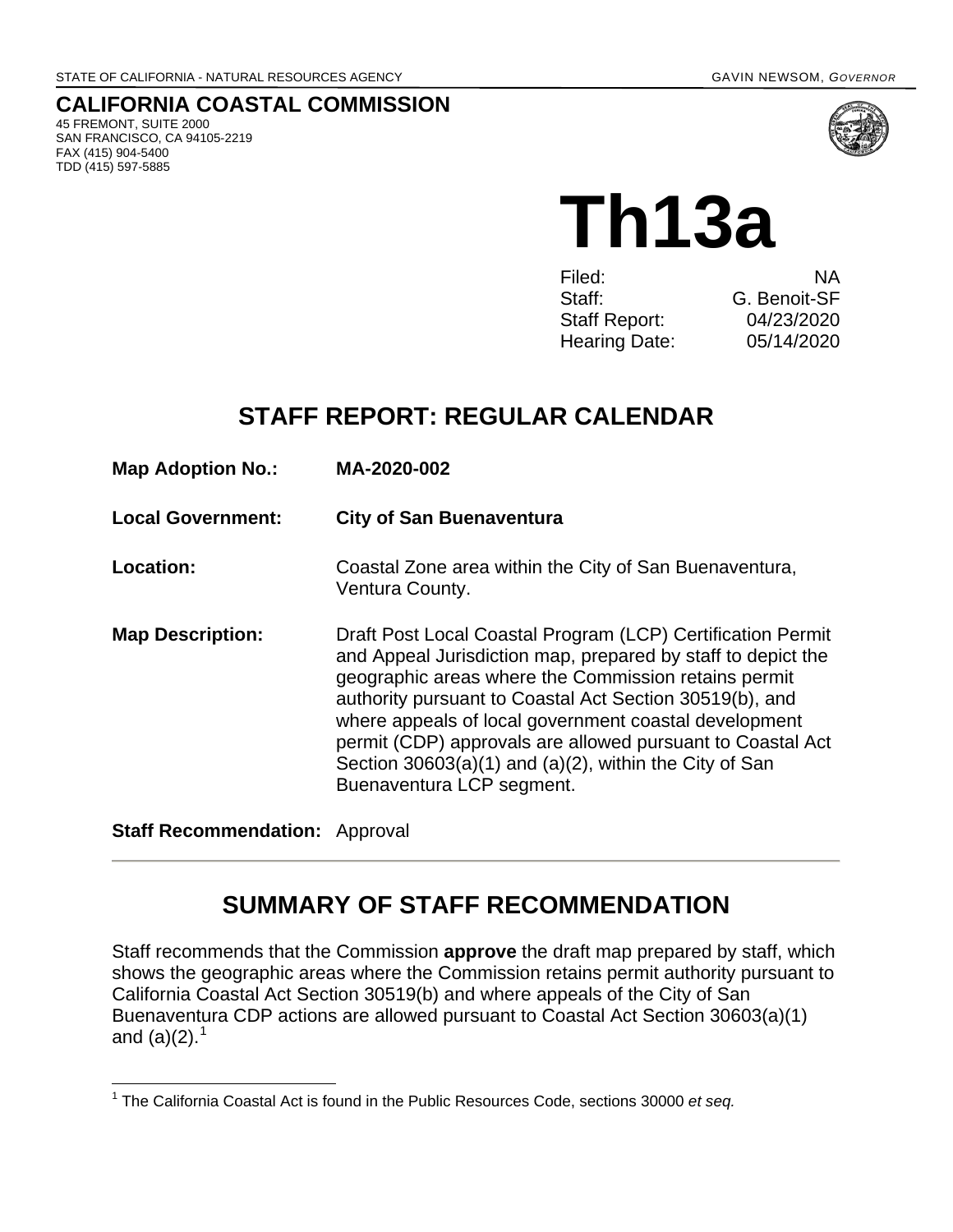# **TABLE OF CONTENTS**

| $A_{-}$   | <b>PREVIOUS CITY OF SAN BUENAVENTURA POST LCP CERTIFICATION PERMIT AND</b> |  |
|-----------|----------------------------------------------------------------------------|--|
| <b>B.</b> |                                                                            |  |
| $C$ .     |                                                                            |  |
| D.        |                                                                            |  |
|           |                                                                            |  |
|           | APPENDIX B- RELEVANT PUBLIC RESOURCES CODE SECTIONS12                      |  |
|           | <b>APPENDIX C- RELEVANT CODE OF REGULATION SECTIONS 15</b>                 |  |

## **EXHIBITS**

[Exhibit 1 – Post LCP Certification Permit and Appeal Jurisdiction Index Map: County of](https://documents.coastal.ca.gov/reports/2020/5/Th13a/Th13a-5-2020-exhibits.pdf)  **[Ventura](https://documents.coastal.ca.gov/reports/2020/5/Th13a/Th13a-5-2020-exhibits.pdf)** [Exhibit 2 – Draft Post LCP Certification Permit and Appeal Jurisdiction Map: City of San](https://documents.coastal.ca.gov/reports/2020/5/Th13a/Th13a-5-2020-exhibits.pdf)  **[Buenaventura](https://documents.coastal.ca.gov/reports/2020/5/Th13a/Th13a-5-2020-exhibits.pdf)**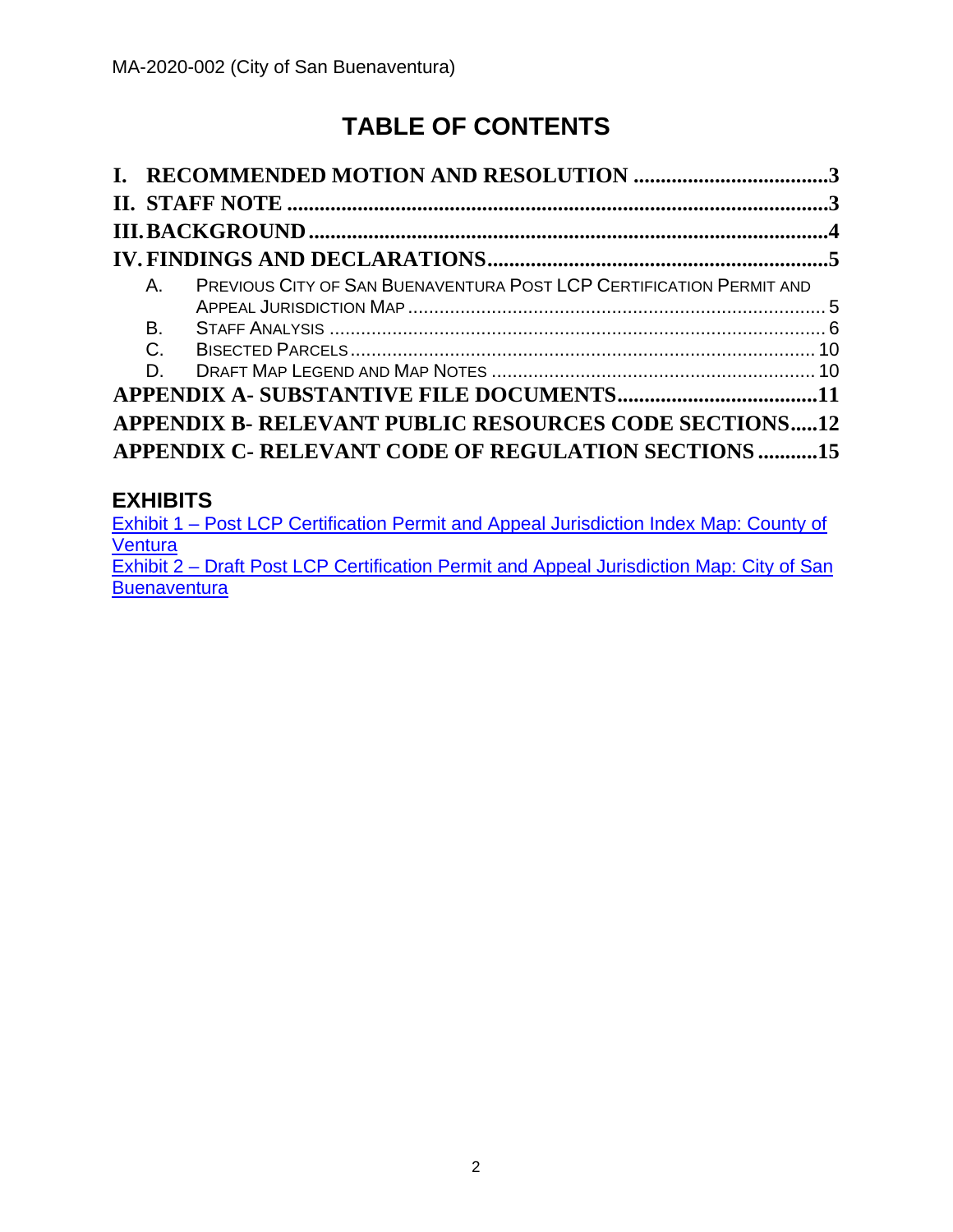## <span id="page-2-0"></span>**I. RECOMMENDED MOTION AND RESOLUTION**

#### **Motion:**

I move that the Commission **approve** the draft City of San Buenaventura Post LCP Certification Permit and Appeal Jurisdiction map prepared by staff for MA-2020-002 pursuant to the staff recommendation.

Staff recommends a **YES** vote on the foregoing motion. Passage of this motion will result in approval of the draft City of San Buenaventura Post LCP Certification Permit and Appeal Jurisdiction (Post Cert.) map and adoption of the following resolution and findings. The motion passes only by affirmative vote of a majority of the Commissioners present.

#### **Resolution:**

The Commission hereby approves Map Adoption MA-2020-002 and adopts the findings set forth below on grounds that the draft map depicts the areas where the Commission retains permit authority pursuant to Coastal Act Section 30519(b), and where appeals of City of San Buenaventura coastal development permits are allowed pursuant to Coastal Act Section 30603(a)(1) and (a)(2).

## <span id="page-2-1"></span>**II. STAFF NOTE**

Local jurisdictions require Post Cert. map adoption in conjunction with and following Commission actions to certify its Local Coastal Program (LCP).<sup>[2](#page-2-2)</sup> After the initial adoption, map revisions can be made from time to time to incorporate updates that reflect changing conditions in the Coastal Zone environment upon which the boundaries are based, and to make corrections or refinements including, but not limited to, those made possible by the use of more accurate data and modern mapping technology. The timing of revisions to a city or county's Post Cert. map is usually coordinated with LCP updates.

The use of geographic information system (GIS) software is presently an integral part of Post Cert. map adoptions, revisions, and update processes underway throughout the Coastal Zone, and maps that the Commission adopts through these actions will be distributed primarily in digital form in order to allow the widest possible use of consistent, official information within the Coastal Zone community.

<span id="page-2-2"></span> $\overline{\phantom{a}}$  $^2$  The City of San Buenaventura's LCP was certified by the Commission on July 29, 1983.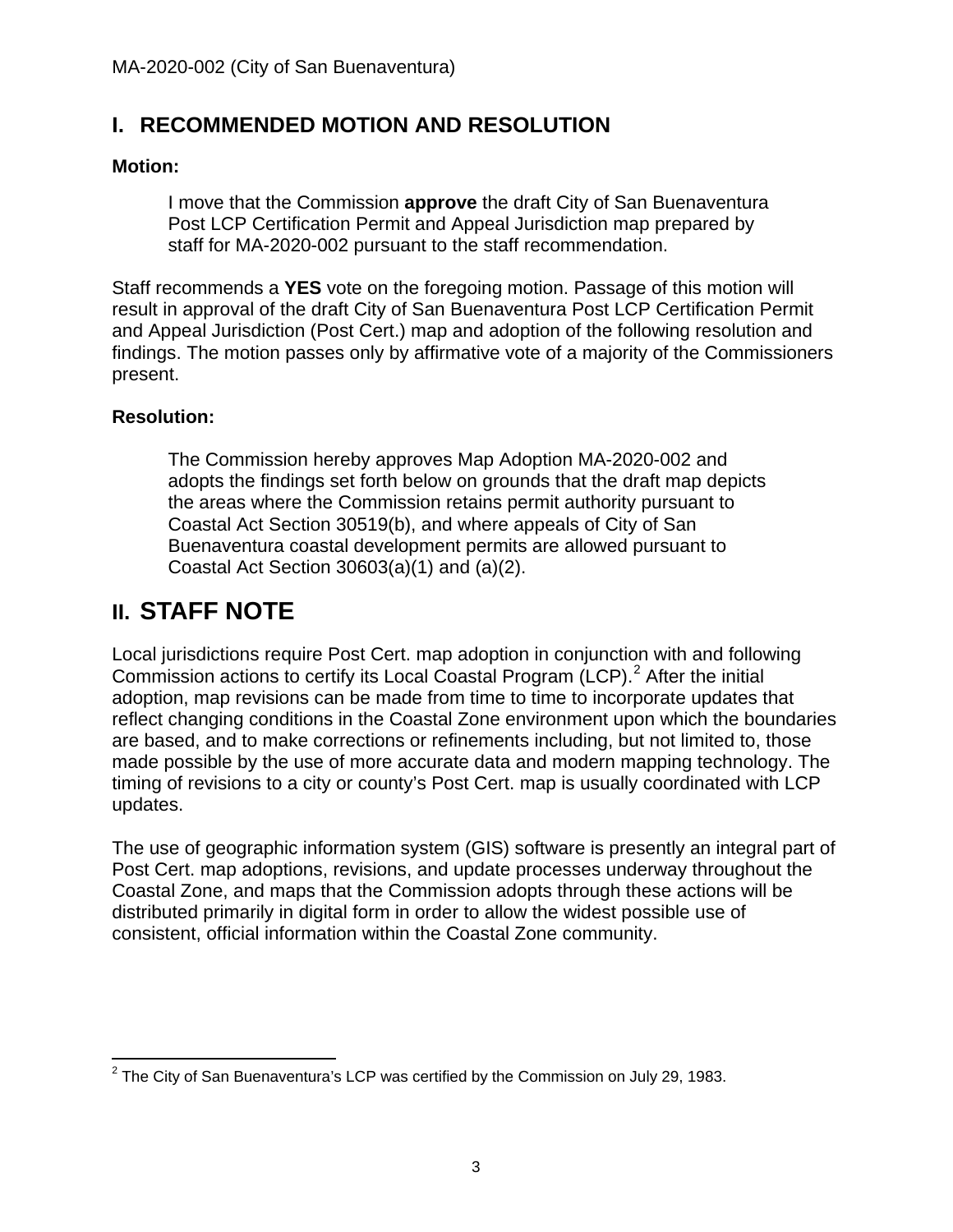# <span id="page-3-0"></span>**III. BACKGROUND**

After the Commission certifies a local government's LCP, permit authority within that jurisdiction is delegated to that local government. However, pursuant to Section 30519(b) of the Coastal Act, the Commission retains permit authority after LCP certification over developments occurring on tidelands, submerged lands, and public trust lands, whether filled or unfilled, and which are located within the Coastal Zone. The Commission may transfer permit authority to the local government for public trust lands that are determined by the Commission to be filled and developed and are located within an area that is committed to urban uses pursuant to Section 30613 of the Coastal Act.<sup>[3](#page-3-1)</sup>

In addition to the Commission's retained permit jurisdiction, subsections (a) and (b) of Section 30603 of the Coastal Act define certain areas and types of development for which actions by the local government may be appealed to the Commission. Geographic appeal jurisdiction is retained, for example, on lands within 100 feet of a stream's top of bank or within 100 feet of the upland limit of a wetland, lands subject to the public trust that are no longer within the Commission's retained jurisdiction, lands within 300 feet of coastal bluffs, beaches, or the Mean High Tide Line (MHTL), and lands between the sea and the First Public Road paralleling the sea (FPR).

The Commission's administrative regulations (Title 14 of California Code of Regulations (14 CCR) Section 13576) provide that a map portraying the areas of continuing Commission permit and appeal jurisdiction be adopted in conjunction with the final LCP certification. An update procedure is also identified and provides the basis for revision and re-adoption of the map by the Commission. Within these regulations is implicit the idea that, while the adopted map should portray the various jurisdiction boundaries as accurately as possible, it remains only a depiction, i.e. a cartographic representation and not a definition of the jurisdiction, and should not be used on its own without field determination procedures to establish a precise boundary location. Conditions on the ground may change and thus conditions on the ground control permit and appeal jurisdiction boundary locations regardless of how accurate the mapped boundaries may be at any given time. In fact, changes to conditions on the ground may justify revisions to an adopted map.

Since one basis for appeal jurisdiction of a local government's action to the Commission after certification of an LCP under subsection (a) of Coastal Act Section 30603 is whether the approved development is between the sea and the FPR, during formulation of the regulations governing the delineation of Post LCP Certification jurisdiction areas, the Commission recognized that the variation and complexity of the Coastal Zone is such that a literal interpretation of the FPR definition could result in the inclusion of large areas within the Commission's Post LCP certification appeal jurisdiction in which the

<span id="page-3-1"></span> $\overline{\phantom{a}}$  $3$  At this time, the City has not requested that the Commission transfer permit authority for any filled, former tidelands.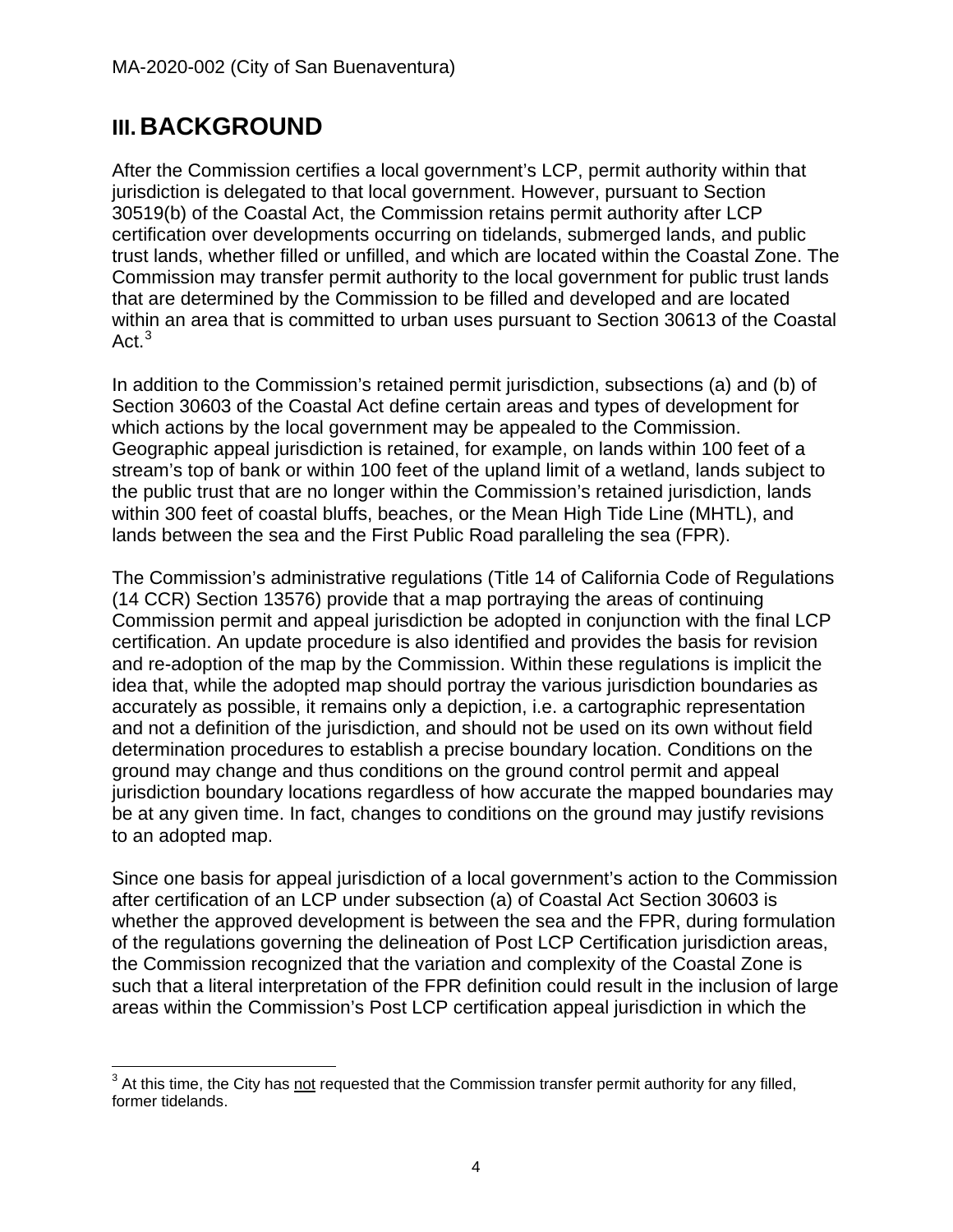grounds for appeal set forth in former Coastal Act Section 30603(b)<sup>[4](#page-4-2)</sup> may not be an issue. The regulations therefore provide that the Commission may evaluate these areas and limit the geographic area where local government permit application actions may be appealed to the Commission based on the designated FPR for the area in which the grounds for appeal specified in Coastal Act Section former 30603(b) are clearly an issue.

The Commission continues to develop its GIS capabilities and has created parcel level accuracy GIS data for permit and appeal jurisdiction boundaries covering the City of San Buenaventura. The Commission's district staff and City staff have reviewed the current GIS-based version of the draft Post Cert. map and refinements have been made to reflect their comments and concerns. The City has reviewed and supports the draft Post Cert. map prepared by staff and included herein as Exhibit 2.

# <span id="page-4-0"></span>**IV.FINDINGS AND DECLARATIONS**

## <span id="page-4-1"></span>**A. PREVIOUS CITY OF SAN BUENAVENTURA POST LCP CERTIFICATION PERMIT AND APPEAL JURISDICTION MAP**

During the late 1970's and early 1980's the Commission's Mapping program began a project to complete Post Cert. maps for all local governments within or partly within the Coastal Zone. The first effort consisted of producing a set of 161 maps using the USGS 7.5 minute quadrangle base (scale 1:24,000 or 1 inch equals 2000 feet), which was completed in 1981. The primary purpose of this project was to provide a consistent, statewide view of the permit and appeal boundaries for review by the local government staff, Commission staff, and other interested parties. It was fully anticipated that these maps would be reviewed and revised or refined, as indicated by the map notes and general correspondence sent out with maps for review. The area of the Coastal Zone within the City of San Buenaventura is covered by map sheets 129 through 131, the Ventura, Saticoy, and Oxnard quadrangles. Copies of these regional 7.5-minute quadrangle-scale draft maps were distributed for review to the Commission offices and the City in the spring of 1981.

A more detailed cadastral (parcel) scale Post Cert. map of the City of San Buenaventura was prepared in early 1980's using a 1 inch equals approximately 800 feet base map obtained from the City. The Post Cert. map prepared using this base was adopted by the Commission on January 9, 1985. Map adoption MA-2020-002 represents revised Post Cert. jurisdictional boundaries proposed for adoption by the Commission. If certified, this map and the data depicted herein will supersede any previous versions of the Commission's Post Cert. jurisdiction boundaries for the City.

<span id="page-4-2"></span> $\overline{\phantom{a}}$  $4$  As that provision existed in 1989, the last time Section 13577(i) of the Commission's administrative regulations, which defines FPR and which references Section 30603(b) of the Coastal Act as a standard, was revised.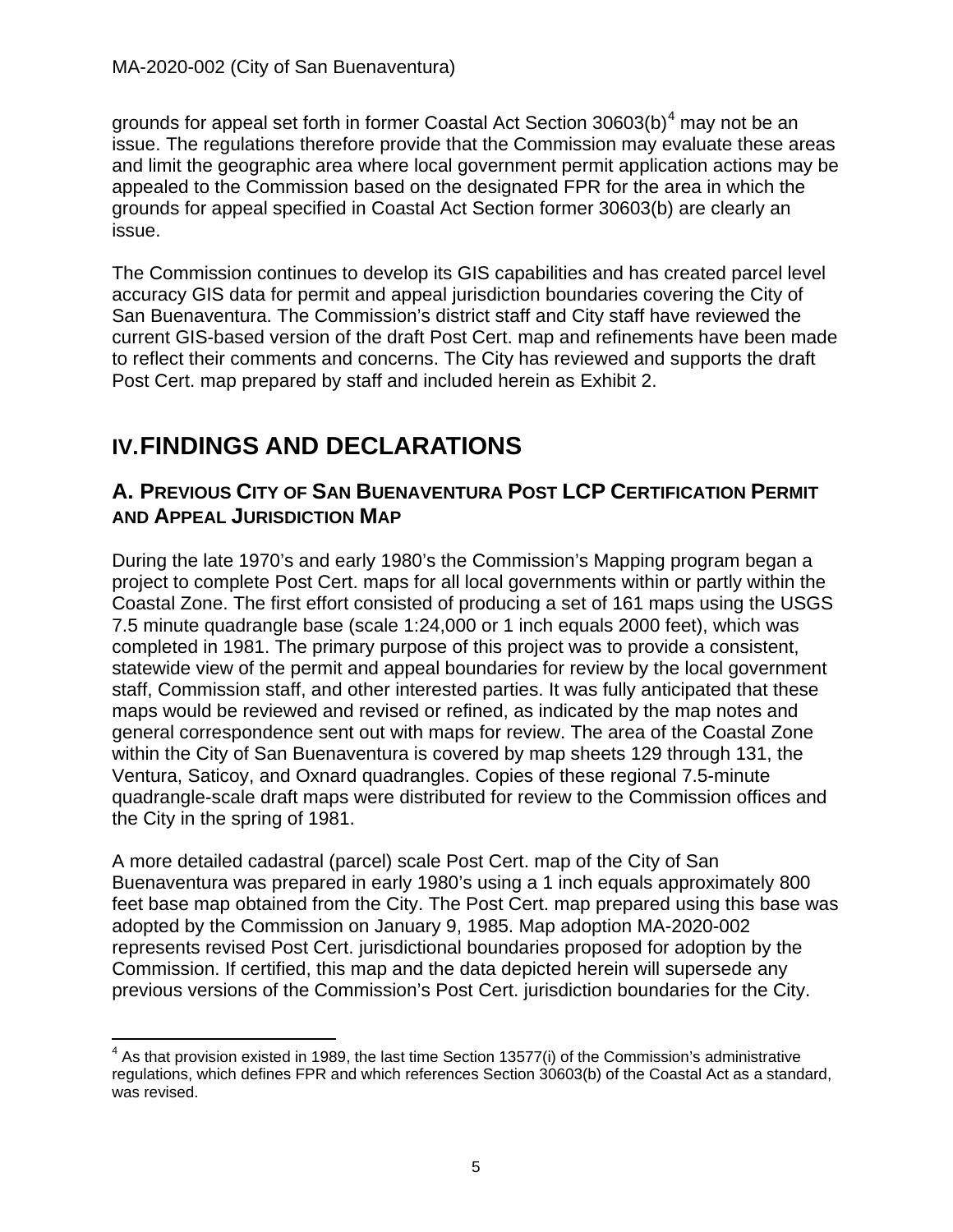## <span id="page-5-0"></span>**B. STAFF ANALYSIS**

The depiction of the Commission's permit and appeal jurisdictions on the City of San Buenaventura draft Post Cert. map presents no significant areas of controversy affecting the map adoption at this time. Coastal Commission staff has reviewed the Post Cert. map and associated jurisdictional boundaries with City staff. The Coastal Commission's retained permit jurisdiction consists entirely of lands seaward of the MHTL and public trust lands or historic tidelands, whether filled or unfilled. Its appeal jurisdiction boundary encompasses lands seaward of the FPR. The route of the designated FPR is set forth in the section entitled: **First Public Road Description**. In areas inland of the FPR, the appeals jurisdiction may include areas 300 feet from the MHTL, 300 feet from the inland extent of the beach, 300 feet from the top of coastal bluffs, and also 100 feet from the upland boundaries of wetlands and streams.

As mentioned earlier in the **Background** section, while the maps portray the various jurisdiction boundaries as accurately as possible, they remain only a depiction, i.e. a cartographic representation, and are not a static definition of the Commission's jurisdiction, and should not be used on their own without field determination procedures to establish a precise boundary location. Conditions on the ground may change, and thus conditions on the ground control permit and appeal jurisdiction boundary locations regardless of how accurate the mapped boundaries may be at the time of adoption of this map.

#### **Permit Jurisdiction**

Geographically, the Commission's retained permit jurisdiction includes tidelands, submerged lands, and public trust lands including former tidelands.<sup>[5](#page-5-1)</sup> The primary sources for determining the Commission's continuing permit jurisdiction in the City of San Buenaventura are the contemporary U.S. Fish and Wildlife Service's (USFWS's) National Wetland Inventory dataset covering this area, vertical and oblique coastal aerial photography, draft Post Cert. maps 129 through 131 (Ventura, Satacoy, and Oxnard quadrangles, scale 1:24,000), the map set showing potential public trust lands prepared for the Coastal Commission by the State Lands Commission staff in the late 1970's using, among other sources, tide and submerged land grant documents, the City's current certified Post Cert. map (1985), and historical U.S. Coast Survey (now known as the National Geodetic Survey) topographic maps from the  $19<sup>th</sup>$  century.

<span id="page-5-1"></span> $\overline{a}$  $<sup>5</sup>$  Tidelands, the first component of the Commission's retained permit jurisdiction, are lands lying between</sup> the lines of mean high tide and mean low tide. The MHTL is the landward tidelands boundary, an ambulatory boundary that moves with changes in the profile of the shoreline, particularly in sandy beach areas. The MHTL is and has been used by the U.S. Supreme Court, the California Supreme Court, federal and state courts, the state legislature, state regulatory and administrative agencies, and local governments as the boundary between public tidelands and private uplands.

The location of the fluctuating MHTL is determined by establishing the intersection of the shore with the plane (elevation) of Mean High Water as calculated by the National Geodetic Survey for a particular location. Surveys can be performed to establish MHTL or tidelands locations. The State Lands Commission, as administrator of California's tidelands, can and does perform such surveys.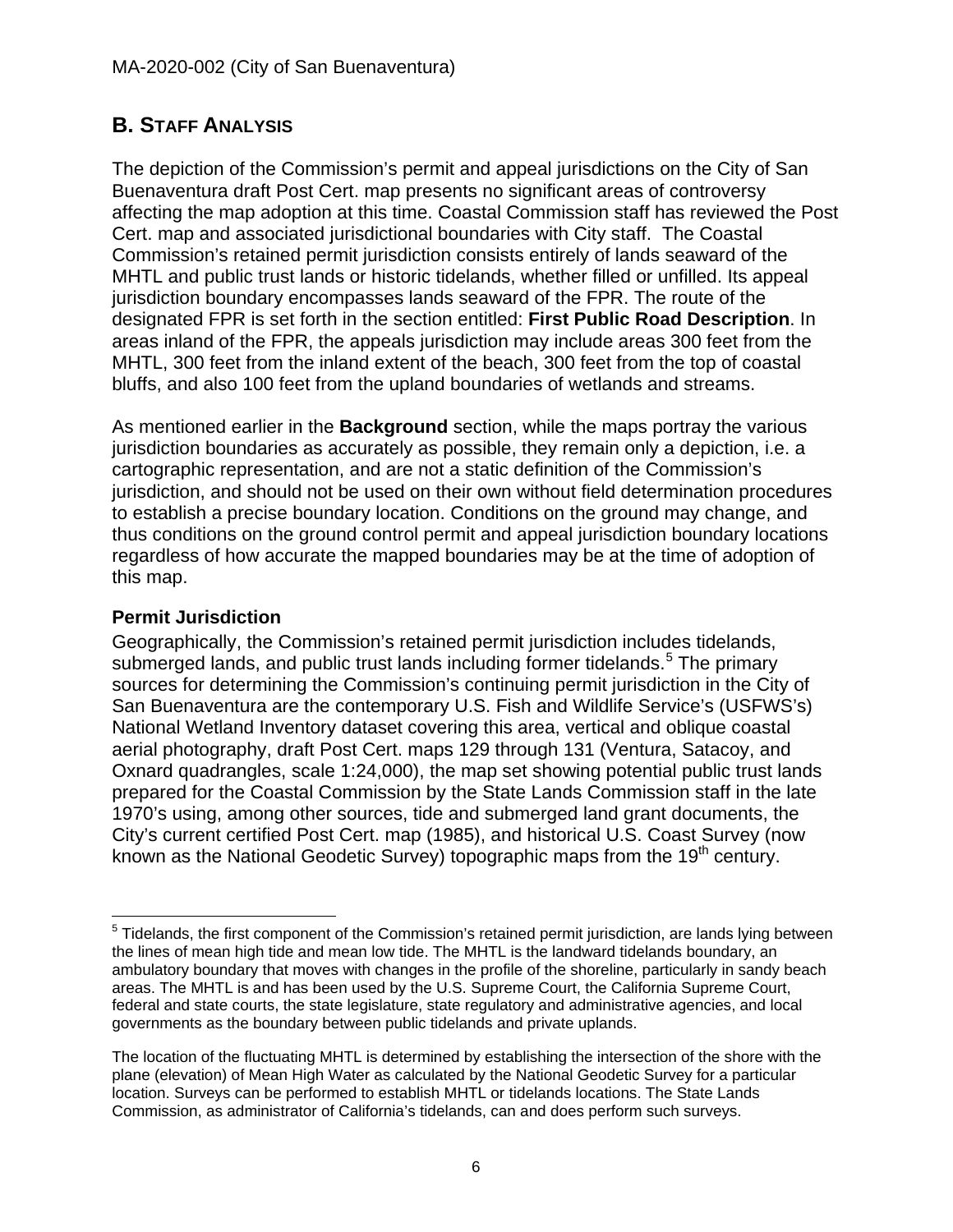#### MA-2020-002 (City of San Buenaventura)

These maps, photos, and other documents and information were analyzed to establish the public trust component, when that is the controlling permit boundary criterion. Given the complexity involved in precisely mapping public trust boundaries, however, it is evident that the permit boundary delineation on this map may not include all areas subject to the public trust. Using the best available data and information sources, Commission staff has made a good faith attempt to map tidelands and potential public trust lands to the bulkheads associated with development throughout Ventura Keys and the Ventura Harbor. In these areas, permit authority should be determined by the extent of these bulkheads, with the understanding that the bulkheads in their entirety and lands seaward of the bulkheads remain the Commission's permit jurisdiction, while development landward of said bulkheads is entirely within the City's jurisdiction. This is with the understanding that permit jurisdiction boundaries are an extrapolation of the best available data and may be subject to future interpretation and determination if warranted by site specific information. Furthermore, questions regarding the exact location and extent of public trust lands must be referred to the State Lands Commission for determination*.* Both the Commission staff and City staff recognize that should additional public trust lands be identified in the future, those lands would be part of the Commission's retained permit jurisdiction.

Review of the above-referenced primary source materials indicates that the Commission's continuing permit jurisdiction in the City of San Buenaventura exists only on lands lying below the MHTL, and on potential or historical public trust lands (Exhibit 2). For the purposes of the Post Cert. map proposed for adoption by the Commission for the City, the landward boundary of the Commission's retained permit jurisdiction has been drawn to follow a combination of the tidelands, submerged lands and filled tidelands upon, in and under the Pacific Ocean, the inland extent of the active beach and marine and estuarine intertidal zones as mapped by the US Fish and Wildlife Service in its National Wetlands Inventory (NWI), and bulkhead lines as evident in contemporary high resolution aerial images of the City of San Buenaventura. As reference, Commission staff has also analyzed historical aerial imagery and United States Coast Survey Historical Topographic Maps, T-683 (1855), and T-1190 (1870).

#### **Appeal Jurisdiction**

The appeal jurisdiction boundary in the City of San Buenaventura is mapped according to the geographic criteria specified in Section 30603(a) of the Coastal Act, and further defined in the Commission's regulations at 14 CCR Section 13577. The appeal area is shown in Exhibit 2. The appeal jurisdiction boundary is based primarily on the FPR paralleling the sea designation, except where the designated road is situated closer than 300 feet inland from the inland extent of beach, MHTL, or top of the coastal bluff. In these locations the appeal jurisdiction boundary is 300 feet from the inland extent of the beach, 300 feet from the MHTL in the Ventura Keys and Ventura Harbor areas, or 300 feet from the top of the coastal bluff face, as appropriate, rather than measured from the FPR. Stream and wetland based appeal areas are located within the city primarily in the Ventura River and Santa Clara River mouth areas.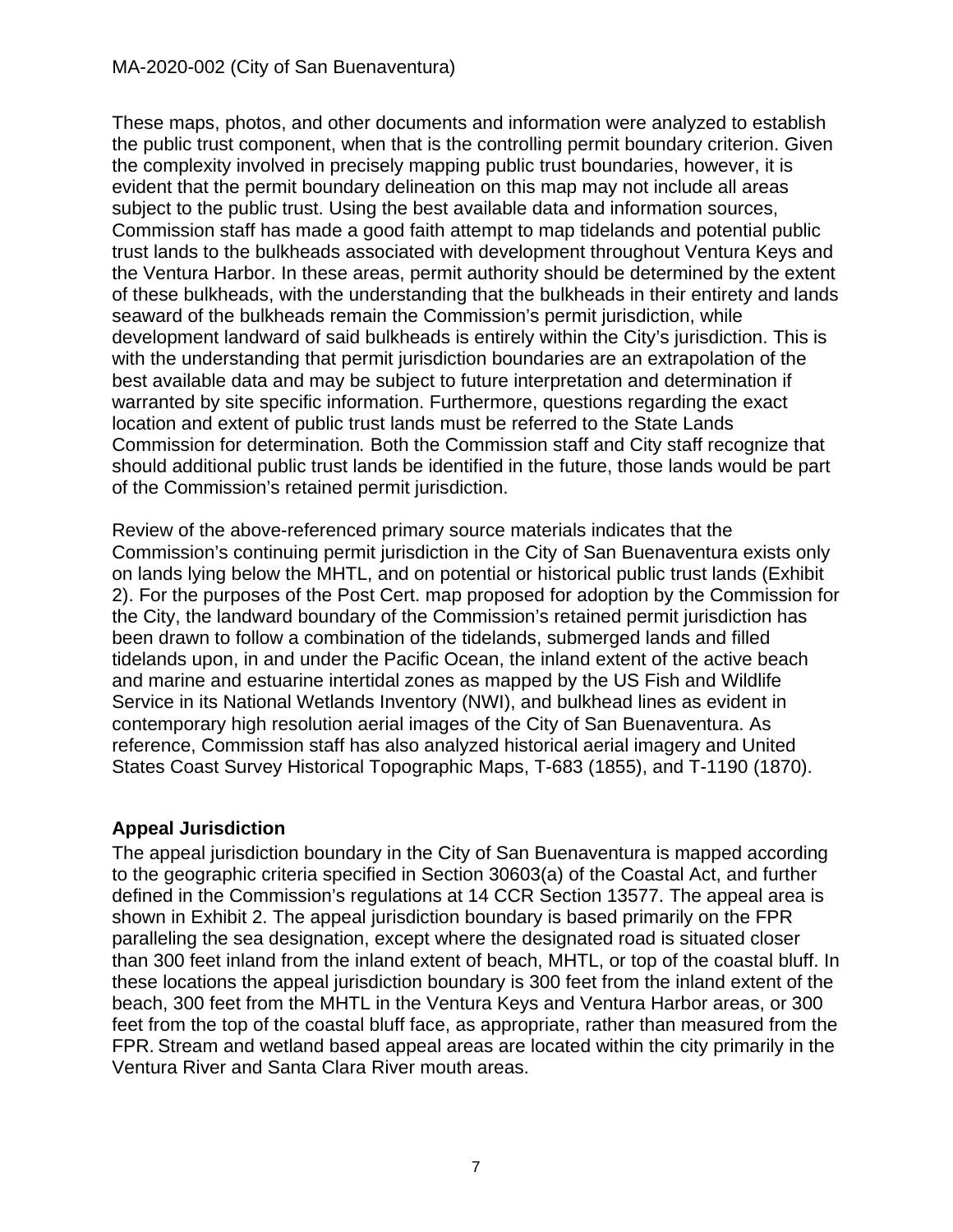As with the permit jurisdiction boundary, the Commission's regulations also provide for appeal boundary revisions from time to time. (*See* 14 CCR Section 13576.) Appeal boundary revisions are also intended to incorporate updates and changing conditions in the Coastal Zone environment upon which the boundaries are based, to make corrections, and to make refinements reflecting the use of more accurate data and modern mapping technology. The appeal boundary can shift even though the basis of the boundary remains unchanged.

#### **Stream Appeal Areas**

The Coastal Act specifies that, after LCP certification, developments approved by a local government within 100 feet of any stream are appealable (Pub. Res. Code § 30603(a)(2)). 14 CCR Section 13577(a) further specifies boundary determination criteria to be used in mapping stream appeal areas, including not only how to determine the appeal boundary location, but also which streams to identify and map. The regulation language states that any stream mapped by the USGS or any stream identified in a city or county's local coastal program should be mapped with an adjacent 100 foot appeal area on either side of the stream top of bank.

### **First Public Road Paralleling the Sea**

Title 14 of the California Code of Regulations (CCR) Section 13577(i) specifies the default standard by which the FPR may be designated for purposes of determining appeal jurisdiction boundaries (subsection (1)), but also allows for an alternative FPR designation when the requirements of subsection (1) cannot be fully met (subsection (2)). In the context of the highly-fact specific circumstances on the ground, subsections (i)(1) and (i)(2) should be understood as providing alternative, but complimentary (not exclusive) ways of defining the FPR for purposes of determining the appeal jurisdiction boundary for San Buenaventura. In other words, subsection (i)(1) is the appropriate standard for determining part of the FPR for purposes of setting appeal jurisdiction boundaries, whereas subsection (i)(2) is the appropriate standard for determining another part of the FPR. This interpretation of 13577(i) has been supported by past Commission practice.

### 14 CCR Section 13577(i)(1)

The language of Title 14 of the California Code of Regulations (CCR) Section 13577(i)(1) is intended to ensure that the designated "First Public Road Paralleling the Sea" extends inland around water bodies that are considered the "sea" as defined by Coastal Act Section 30115. The Coastal Commission's regulations provide that in order for a road to qualify as the FPR, it must be a road that "does in fact connect with other public roads providing a continuous public access system, and generally parallels and follows the shoreline of the sea so as to include all portions of the sea where the physical features such as bays, lagoons, estuaries, and wetlands cause the waters of the sea to extend landward of the generally continuous coastline" (14 CCR Section 13577(i)(1)(E)). The appeal jurisdiction boundary, where based on the FPR under 13577(i)(1), is aligned along the inland, or landward right of way of such road.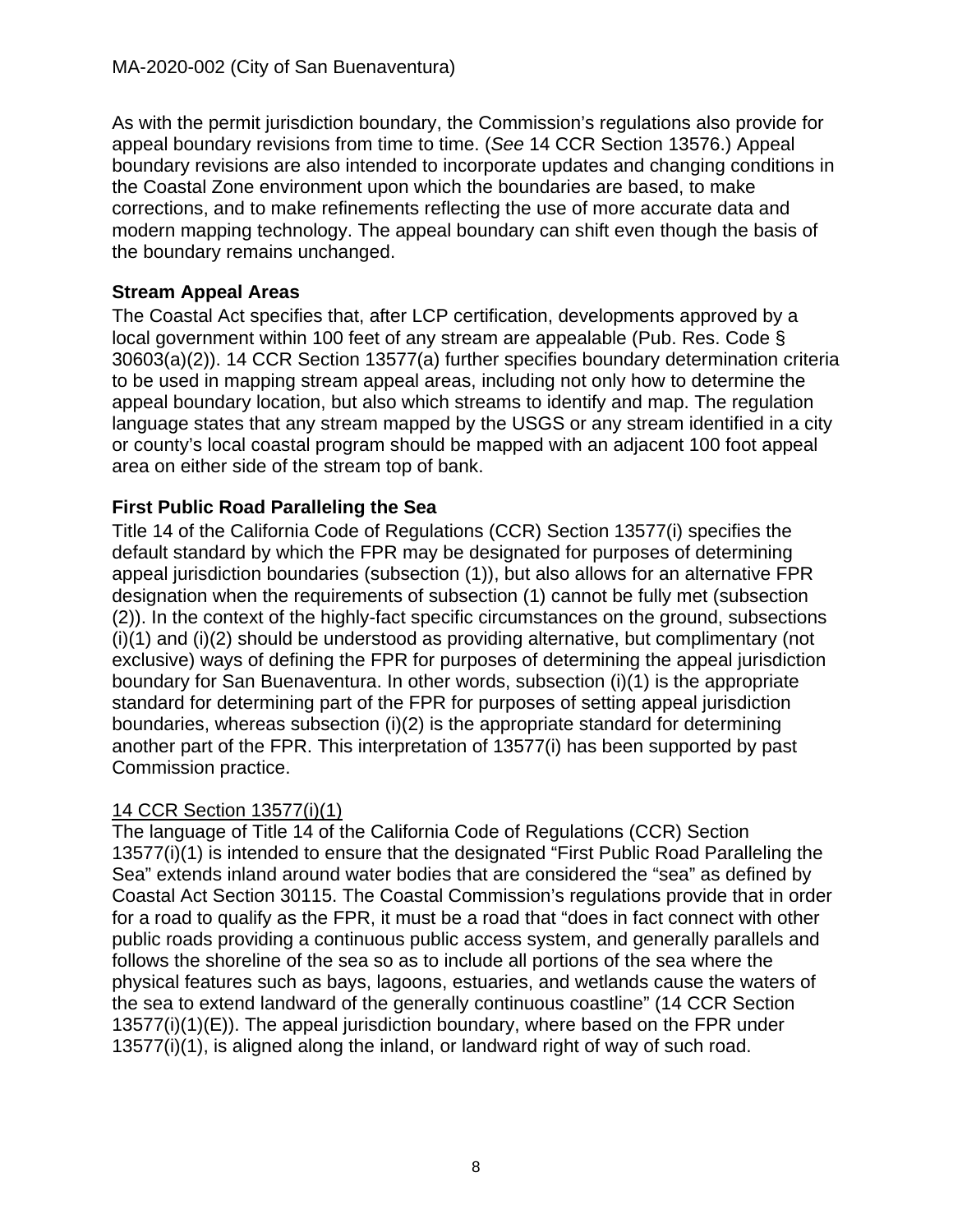14 CCR Section 13577(i)(2)- Harbor Blvd. in the vicinity of the Santa Clara River The language of 14 CCR Section 13577(i)(2) was intended to limit the effect of designating the FPR based on an alignment where all conditions of 14 CCR Section 13577(i)(1) could be met with the exception of 14 CCR Section 13577(i)(1)(E): specifically that the FPR connect with other public roads providing a continuous access system and generally parallels and follows the shoreline of the sea. 14 CCR Section 13577(i)(2) provides that whenever a public road exists which conforms to all provisions of (i)(1) except (i)(1)(E), the Commission may limit the extent of the Commission's geographic appeal jurisdiction to all parcels between the Pacific Ocean and such public road and those parcels immediately adjacent of the sea inland of such public road. 14CCR Section 13577(i)(2) has been applied in many areas throughout the State when the waters of the "sea" extend landward of the generally continuous shoreline and a FPR exists seaward of this inland "sea." In many of these instances, the Commission has designated a FPR seaward of the inland "sea".

Staff recommends the Commission apply the provisions of 14 CCR Section 13577(i)(2) in the vicinity of the Santa Clara River. An inclusive FPR around tidal estuaries and wetlands associated with the Santa Clara River is aligned along Harbor Blvd. heading east along Olivas Park Dr., south along Victoria Ave., west along Gonzales Rd., returning to Harbor Blvd. This alignment meets the requirements of 13577(i)(1)(A)-(D). However, this FPR alignment does not meet the criteria of 13577(i)(1)(E) in that it does not generally parallel or follow the shoreline of the sea. In fact, this FPR results in an alignment that is significantly outside the Coastal Zone.

When a FPR exists which conforms to all provisions of  $13577(i)(1)$  except  $(i)(1)(E)$ , the Commission has the authority to designate an alternative public road. Therefore, the Commission, using its authority under 14 CCR Section 13577(i)(2), designates Harbor Blvd. as the FPR in this area and more broadly described in the **First Public Road Description** below. The appeal jurisdiction along the tidally-influenced water bodies inland of Harbor Blvd. is limited to 300 feet from the MHTL or the first row of parcels, whichever is the greater distance (since the FPR designated here per 13577(i)(2) is directly inland of the first row of parcels). (*See* Pub. Res. Code § 30603(a)(1).) The FPR proposed for designation under the 13577(i)(2) configuration for the Santa Clara River area, Harbor Blvd., meets all requirements of 13577(i)(1)(A)-(D) but avoids the unintended consequence of over-including portions of San Buenaventura within the Commission's appeal jurisdiction.

### **First Public Road Description**

The series of roadways and streets listed below and shown as a component of the Commission's appeal jurisdiction boundary on the attached Exhibit 2 constitute the current route of the FPR for purposes of Coastal Act Sections 30600.5, 30601, 30603, and 30115, and all other applicable Coastal Act provisions. This system of coastal roadways and streets is consistent with, and meets the criteria set forth in 14 CCR Section 13577.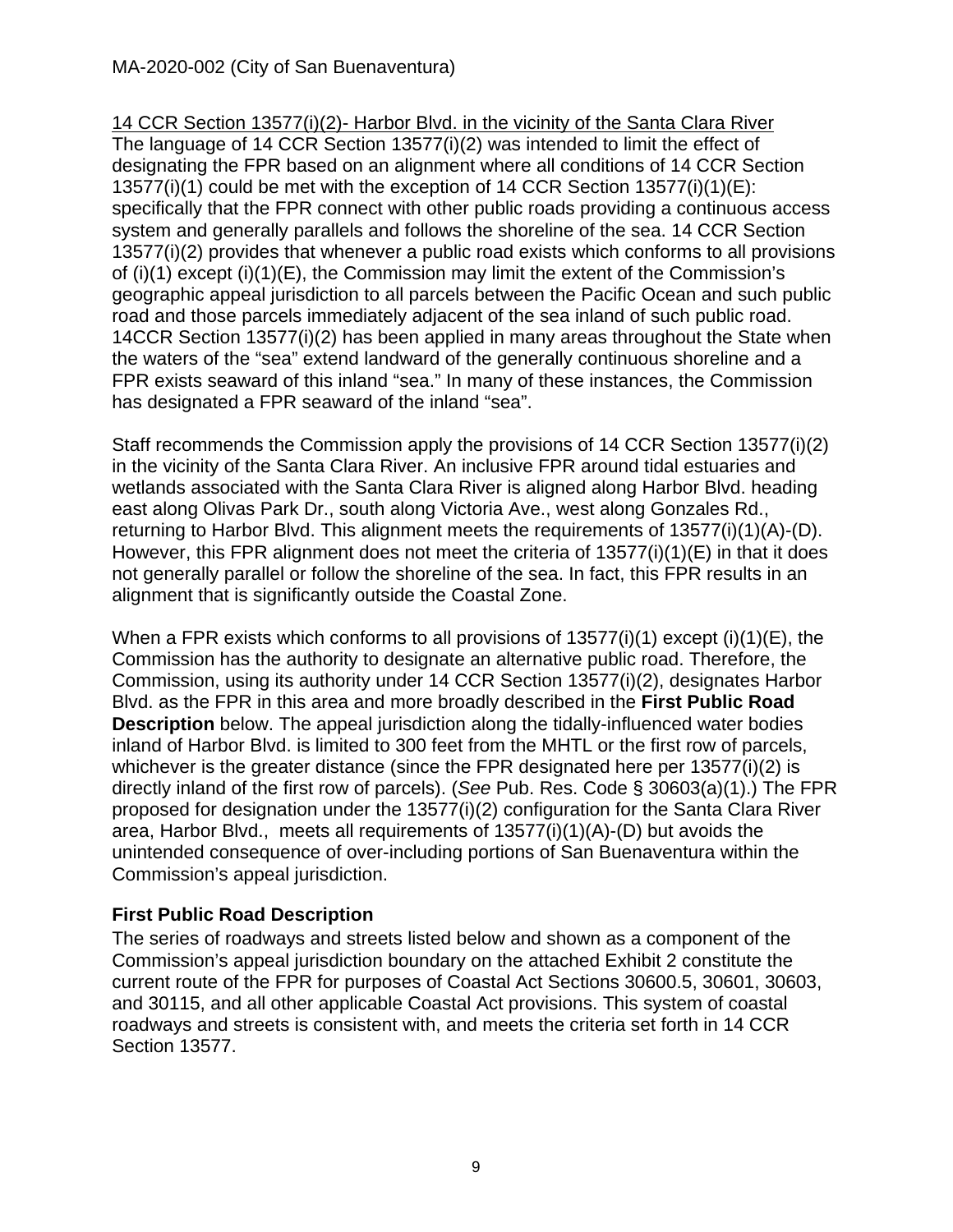From the western City limit the route designated as the FPR in the City of San Buenaventura follows the Ventura Freeway (Highway 101) south and east to West Main St., east along West Main St. to South Olive St., south along South Olive St. to Brooks Ave., northeast along Brooks Ave. to Thompson Blvd., east along Thompson Blvd. to Figueroa St., south on Figueroa St. to Harbor Blvd., southeast along Harbor Blvd. to San Pedro St., southwest along San Pedro St. to Pierpont Blvd., southeast along Pierpont Blvd. to Monmouth Dr., south along Monmouth Dr. returning back to Pierpont Blvd., southeast along Pierpont Blvd. to Montauk Ln., southwest along Montauk Ln. to Zephyr Ct., south along Zephyr Ct. to Hingham Ln., northeast along Hingham Ln. returning back to Pierpont Blvd., south along Pierpont Blvd. to New Bedford Ct., west on New Bedford Ct. returning to Pierpont Blvd. via Martha's Vineyard Ct., south along Pierpont Blvd. to Coral St., east on Coral St. to Bayshore Ave., north along Bayshore Ave. to Peninsula St., east along Peninsula St. to Seahorse Ave., south along Seahorse Ave. to Oyster St., east along Oyster St. to Seaview Ave., south along Seaview Ave. to Beachmont St., west and south along Beachmont St. to Schooner Dr., east and south along Schooner Dr. to Anchors Way Dr., south on Anchors Way Dr. to Navigator Dr., east and south along Navigator Dr. to Spinnaker Dr., east along Spinnaker Dr. to Harbor Blvd., and south along Harbor Blvd. to the City limit.

## <span id="page-9-0"></span>**C. BISECTED PARCELS**

In some areas a parcel is bisected by the appeal jurisdiction boundary. All development proposed within the appeal area defined as appealable is subject to the Commission's appellate jurisdiction. In addition, if a development is proposed partly on the portion of the parcel that forms the basis for geographic appeal jurisdiction, and partly on the remainder of the parcel, and the Commission finds that the portion of the project within its appeals jurisdiction raises a substantial issue, then it will consider the project de novo. The Commission's de novo review is of the entire project, including the portion of the proposed development that is located outside the appeals jurisdiction.

## <span id="page-9-1"></span>**D. DRAFT MAP LEGEND AND MAP NOTES**

One of the elements of the Commission's transition to using GIS technology is the use of standardized base maps, boundary symbols, and map notes. In order to maintain consistency throughout the Coastal Zone, Post LCP Certification Jurisdiction boundaries have been developed using the Coastal Zone portions of the fifteen coastal counties as the basic unit. Accordingly, the Map Legend (Exhibit 1) includes all of the possible types of boundary and area symbols that may occur within any given County, while the draft map itself will include only those types of jurisdiction found within that area. In addition, the use of coastal counties as the basic geographic unit means that the maps may depict jurisdiction areas outside of the area for which a particular map adoption is occurring. In the case of the City of San Buenaventura LCP segment, areas adjacent to, but located west of the segment within the County of Ventura, and south of the segment within the County of Ventura and the City of Oxnard are not affected by the Commission's action to adopt the Post Cert. map for the City of San Buenaventura LCP segment.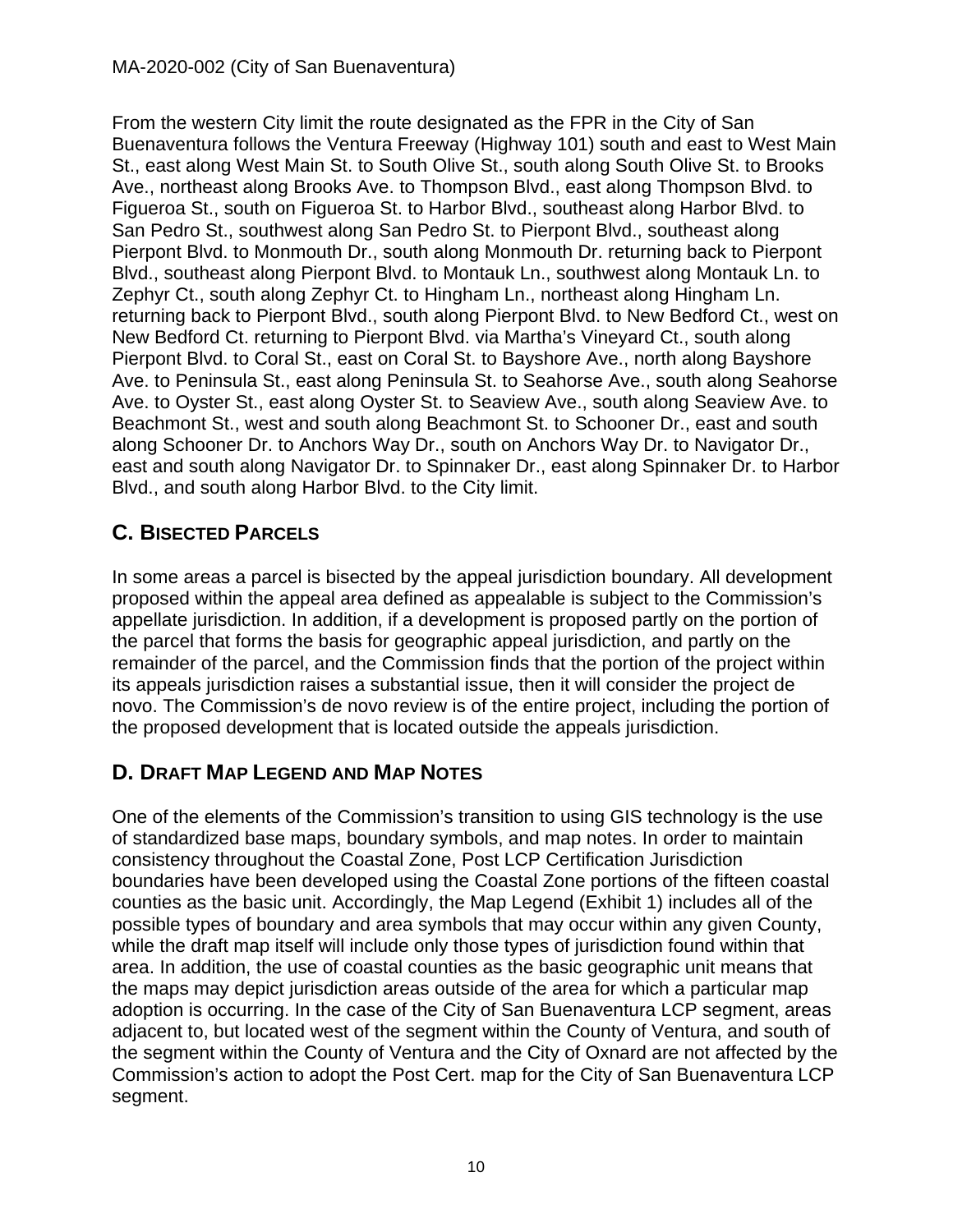# <span id="page-10-0"></span>**APPENDIX A- SUBSTANTIVE FILE DOCUMENTS**

Ventura County Post LCP Certification Permit and Appeal Jurisdiction Maps (Ventura, Saticoy, Oxnard quadrangles, scale 1:24,000) California Coastal Commission, Ventura quadrangle 01/09/1985, Saticoy quadrangle 11/17/1983, Oxnard quadrangle 11/20/1985.

Post LCP Certification Permit and Appeal Jurisdiction Map (City of San Buenaventura, cadastral base) California Coastal Commission, 01/09/1985.

National Wetland Inventory Digital Data, U.S. Fish & Wildlife Service, October 2017.

Potential Public Trust Land Maps, (Ventura, Saticoy, Oxnard quadrangles), California State Lands Commission, 1979.

U.S. Coast Survey Historical Topographic Maps, T-683 (1855), and T-1190 (1870).

ESRI World Imagery basemap service. Esri, DigitalGlobe, GeoEye, Earthstar Geographics, CNES/Airbus DS, USDA, USGS, AEX, Getmapping, Aerogrid, IGN, IGP, swisstopo, and the GIS User Community.

California Coastal Records Project, 2010-2019.

U.S. Geological Survey (USGS) 7.5 Minute Series Topographic Maps, (Ventura (1951), Saticoy (1951), Oxnard (1949) quadrangles), USGS, photo-revised 1967.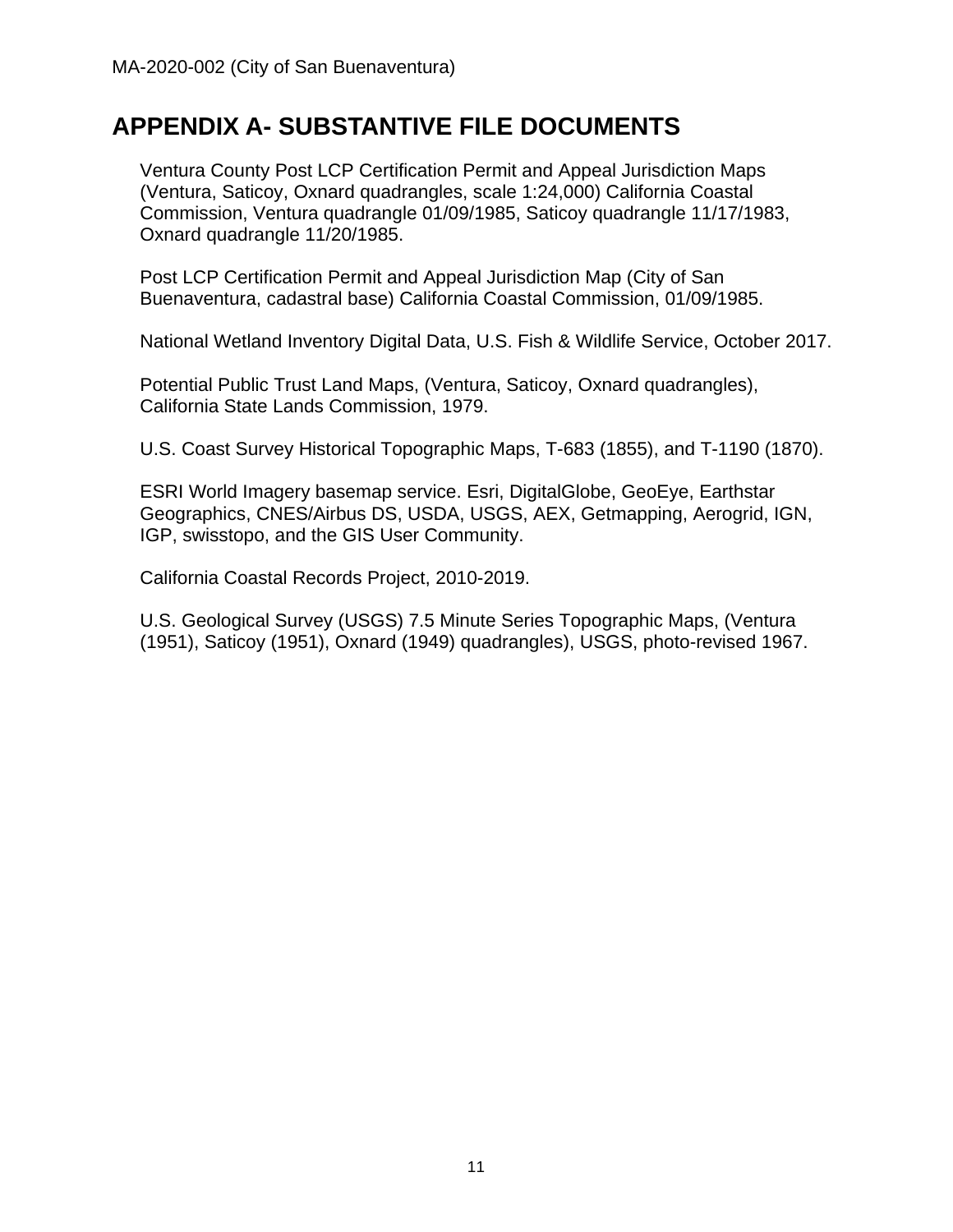# <span id="page-11-0"></span>**APPENDIX B- RELEVANT PUBLIC RESOURCES CODE SECTIONS**

#### **30519 DELEGATION OF DEVELOPMENT REVIEW AUTHORITY; RECOMMENDATION OF AMENDMENTS TO PROGRAM**

(a) Except for appeals to the commission, as provided in Section 30603, after a local coastal program, or any portion thereof, has been certified and all implementing actions within the area affected have become effective, the development review authority provided for in Chapter 7 (commencing with Section 30600) shall no longer be exercised by the commission over any new development proposed within the area to which the certified local coastal program, or any portion thereof, applies and shall at that time be delegated to the local government that is implementing the local coastal program or any portion thereof.

(b) Subdivision (a) shall not apply to any development proposed or undertaken on any tidelands, submerged lands, or on public trust lands, whether filled or unfilled, lying within the coastal zone, nor shall it apply to any development proposed or undertaken within ports covered by Chapter 8 (commencing with Section 30700) or within any state university or college within the coastal zone; however, this section shall apply to any development proposed or undertaken by a port or harbor district or authority on lands or waters granted by the Legislature to a local government whose certified local coastal program includes the specific development plans for such district or authority.

(c) The commission may, from time to time, recommend to the appropriate local government local coastal program amendments to accommodate uses of greater than local importance, which uses are not permitted by the applicable certified local coastal program. These uses may be listed generally or the commission may recommend specific uses of greater than local importance for consideration by the appropriate local government.

## **30603 APPEAL OF ACTIONS TAKEN AFTER CERTIFICATION OF LOCAL PROGRAM; TYPES OF DEVELOPMENTS; GROUNDS; FINALITY OF ACTIONS; NOTIFICATION TO COMMISSION**

(a) After certification of its local coastal program, an action taken by a local government on a coastal development permit application may be appealed to the commission for only the following types of developments:

(1) Developments approved by the local government between the sea and the first public road paralleling the sea or within 300 feet of the inland extent of any beach or of the mean high tideline of the sea where there is no beach, whichever is the greater distance.

(2) Developments approved by the local government not included within paragraph (1) that are located on tidelands, submerged lands, public trust lands, within 100 feet of any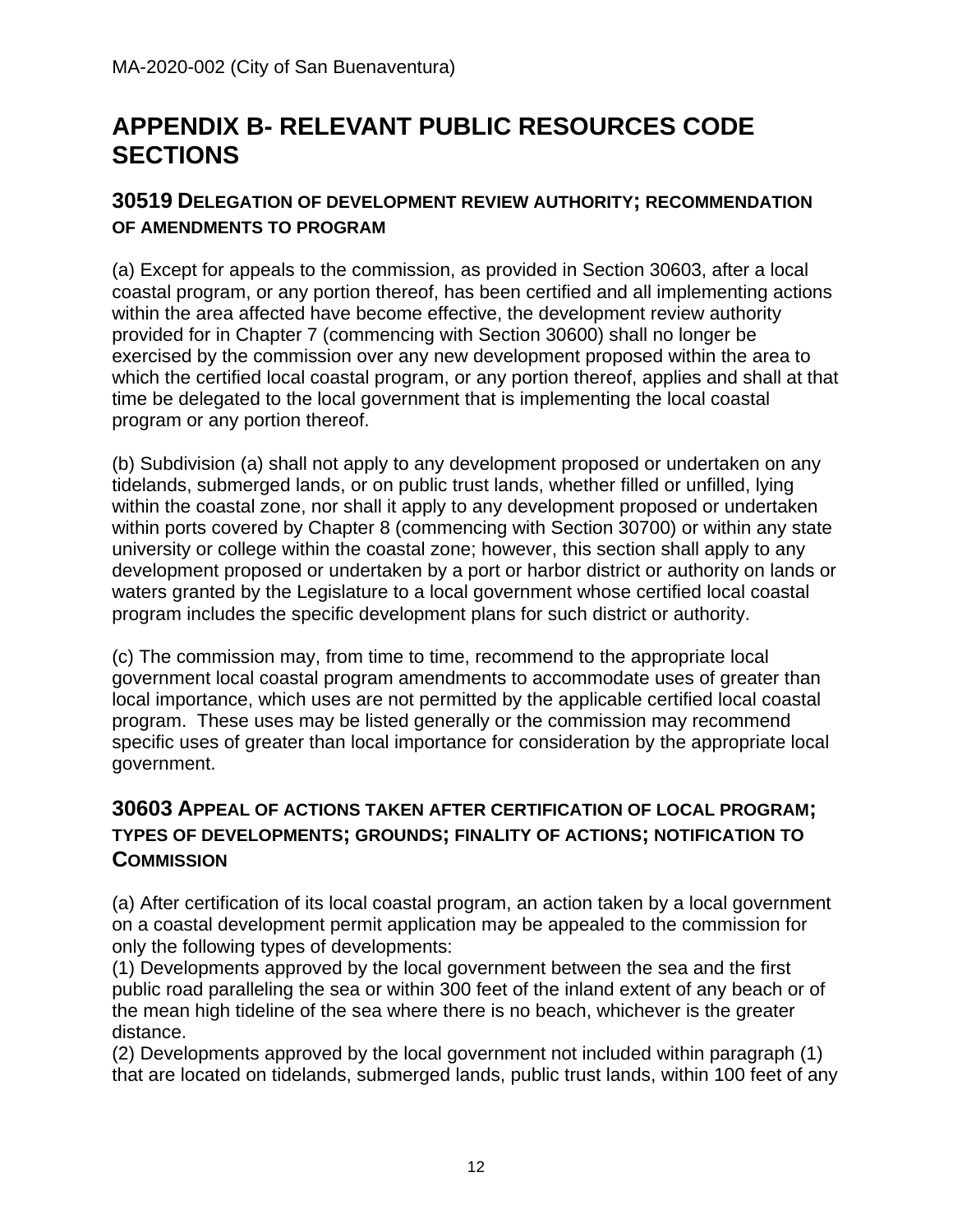wetland, estuary, or stream, or within 300 feet of the top of the seaward face of any coastal bluff.

(3) Developments approved by the local government not included within paragraph (1) or (2) that are located in a sensitive coastal resource area.

(4) Any development approved by a coastal county that is not designated as the principal permitted use under the zoning ordinance or zoning district map approved pursuant to Chapter 6 (commencing with Section 30500).

(5) Any development which constitutes a major public works project or a major energy facility.

(b) (1) The grounds for an appeal pursuant to subdivision (a) shall be limited to an allegation that the development does not conform to the standards set forth in the certified local coastal

program or the public access policies set forth in this division.

(2) The grounds for an appeal of a denial of a permit pursuant to paragraph (5) of subdivision (a) shall be limited to an allegation that the development conforms to the standards set forth in the certified local coastal program and the public access policies set forth in this division.

(c) Any action described in subdivision (a) shall become final at the close of business on the 10th working day from the date of receipt by the commission of the notice of the local government's final action, unless an appeal is submitted within that time. Regardless of whether an appeal is submitted, the local government's action shall become final if an appeal fee is imposed pursuant to subdivision (d) of Section 30620 and is not deposited with the commission within the time prescribed.

(d) A local government taking an action on a coastal development permit shall send notification of its final action to the commission by certified mail within seven calendar days from the date of taking the action.

### **30603.1 ADJUSTMENT OF INLAND BOUNDARY; READJUSTMENTS**

(a) In any city and county which so requests, the commission may adjust the inland boundary of the area within which the issuance of coastal development permits may be appealed to the commission pursuant to paragraph (1) of subdivision (a) of Section 30603. Any such adjustment shall be made solely to avoid the circumstance of having the boundary of that area bisect an individual parcel of property. The adjustment may be made landward or seaward, but shall be the minimum distance necessary, consistent with the policies of Chapter 3 (commencing with Section 30200), to avoid bisecting a parcel of property.

(b) If the commission subsequently finds that the circumstances which warranted a boundary adjustment pursuant to subdivision (a) have changed, it may, after notice to the city and county, readjust the boundary so that it is consistent with the changed circumstances. The requirements of subdivision (a) shall apply to any such boundary adjustment.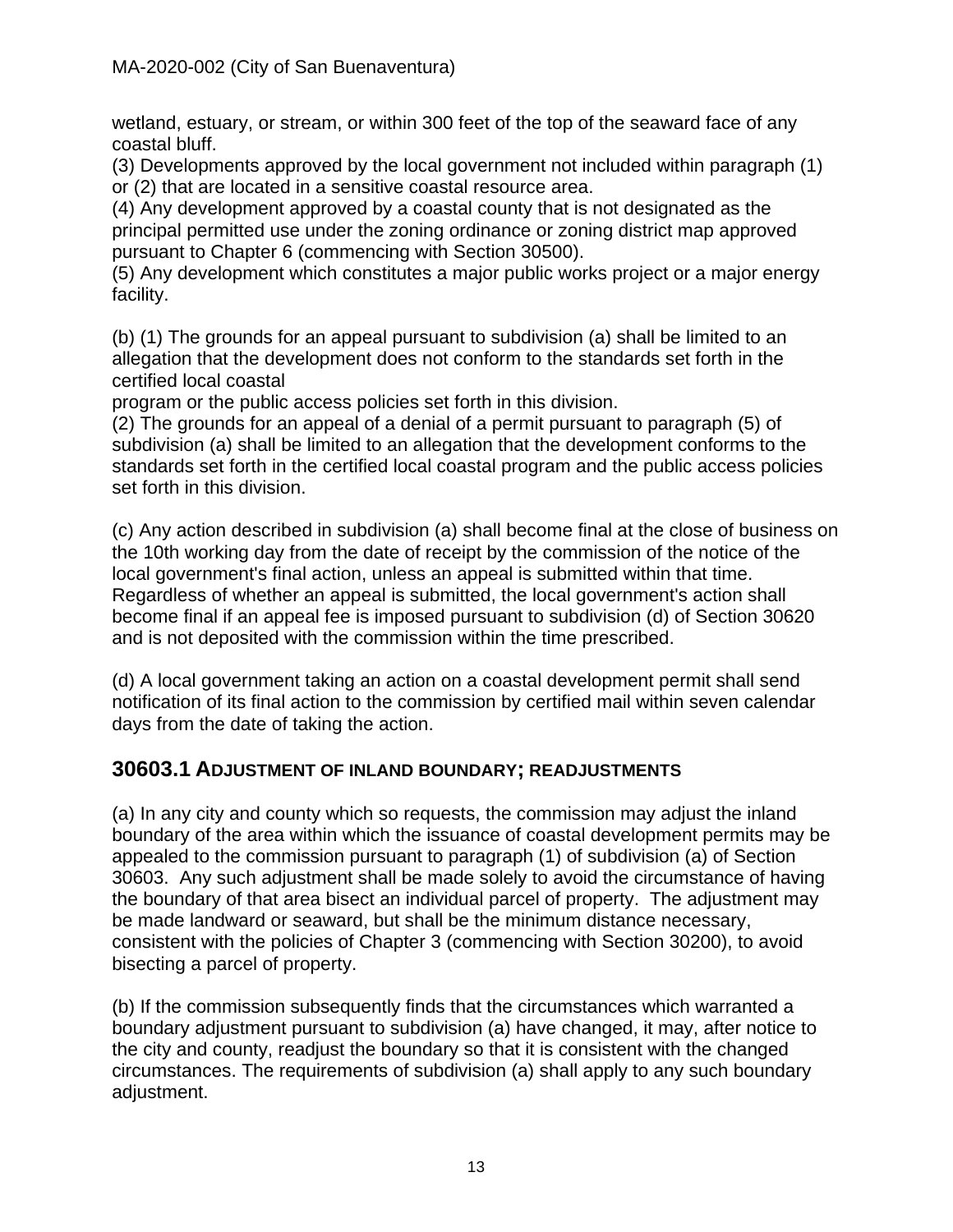### **30613 LANDS SUBJECT TO PUBLIC TRUST WHICH ARE FILLED, DEVELOPED AND COMMITTED TO URBAN USES; COASTAL DEVELOPMENT PERMITS; LOCAL COASTAL PROGRAMS; CATEGORICAL OR URBAN EXCLUSIONS**

(a) The provisions of subdivision (b) of Section 30519, subdivision (b) of Section 30600, and subdivision (b) of Section 30610.5, which apply to lands subject to the public trust shall not apply to any lands which may be subject to the public trust but which the commission, after consultation with the State Lands Commission, determines are (1) filled and developed and are (2) located in an area which is committed to urban uses.<sup>[6](#page-13-0)</sup>

(b) No later than 120 days after receiving a request from a local government, the commission shall determine the lands within the jurisdiction of that local government to which the provisions of subdivision (a) apply.

(c) The provisions of this Section shall apply to lands which have been the subject of coastal development permits, local coastal programs, categorical exclusions or urban exclusions, which have previously been approved, authorized, or certified by the commission.

 $\overline{\phantom{a}}$ 

<span id="page-13-0"></span><sup>&</sup>lt;sup>6</sup> The Commission retains appeal jurisdiction over developments occurring on any areas transferred to the permit jurisdiction of the local government.)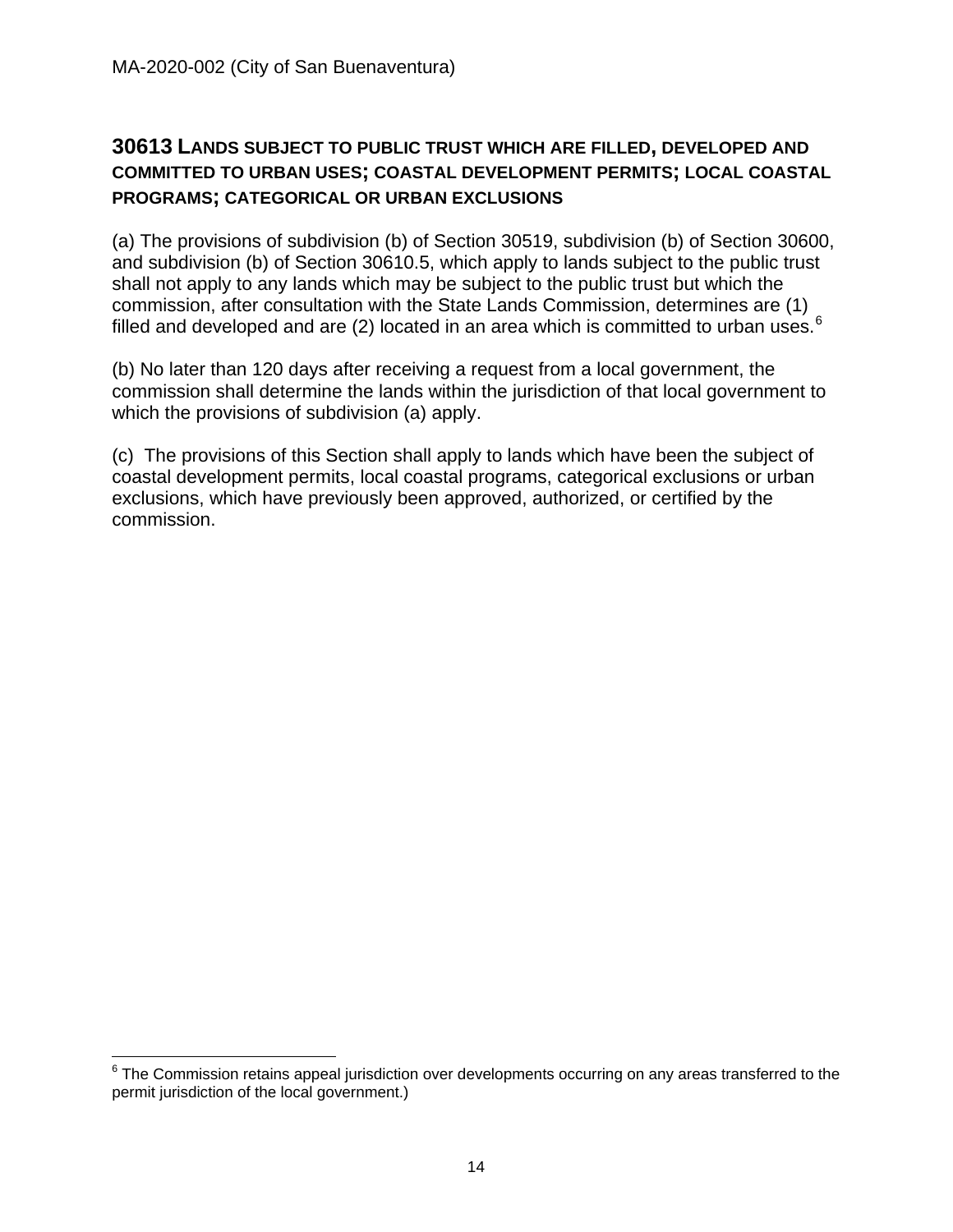# <span id="page-14-0"></span>**APPENDIX C- RELEVANT CODE OF REGULATION SECTIONS**

## **13576. MAP(S) OF AREAS OF COMMISSION PERMIT AND APPEAL JURISDICTION**

(a) In conjunction with final Local Coastal Program certification or the delegation of coastal development permit authority pursuant to Public Resources Code Section 30600.5, whichever occurs first, the Commission shall, after public hearing, adopt a map or maps of the coastal zone of the affected jurisdiction that portrays the areas where the Commission retains permit authority pursuant to Public Resources Code Sections 30603 (a) (1) and (a)(2), or 30600.5 (d). These maps shall be drawn based on the criteria for permit and appeal boundary determinations, set forth in Section 13577 below, and will serve as the official maps of the Commission's permit and appeal jurisdiction. The Commission, in consultation with the local government, shall update these maps from time to time, where changes occur in the conditions on which the adopted maps were based, or where it can be shown that the location of the mapped boundary does not adequately reflect the intended boundary criteria. Revisions of the adopted maps shall be based on precise boundary determinations made using the criteria set forth in Section 13577. The revised maps shall be filed with the affected jurisdiction within 30 days of adoption by the Commission. In addition, each adopted map depicting the permit and appeal jurisdiction shall include the following statement:

"This map has been prepared to show where the California Coastal Commission retains permit and appeal jurisdiction pursuant to Public Resources Code Sections 30519(b), 30603(a)(1) and (a)(2) and 30600.5(d). In addition, development may also be appealable pursuant to Public Resources Code Sections 30603(a)(3), (a)(4), and (a)(5). If questions arise concerning the precise location of the boundary of any area defined in the above sections, the matter should be referred to the local government and/or the Executive Director of the Commission for clarification and information. This plat may be updated as appropriate and may not include all lands where permit and appeal jurisdiction is retained by the Commission"

(b) In the case of local governments which have received Commission approval of their Phase III (implementation) Work Program and Budget prior to January 1, 1980, the permit and appeal area maps shall be adopted by the Commission prior to the certification becoming effective pursuant to Section 13547 of the Commission's regulations.

## **13577. CRITERIA FOR PERMIT AND APPEAL JURISDICTION BOUNDARY DETERMINATION**

For purposes of Public Resources Code Sections 30519, 30600.5, 30601, 30603, and all other applicable provisions of the Coastal Act of 1976, the precise boundaries of the jurisdictional areas described therein shall be determined using the following criteria:

(a) Streams. Measure 100 feet landward from the top of the bank of any stream mapped by USGS on the 7.5 minute quadrangle series, or identified in a local coastal program.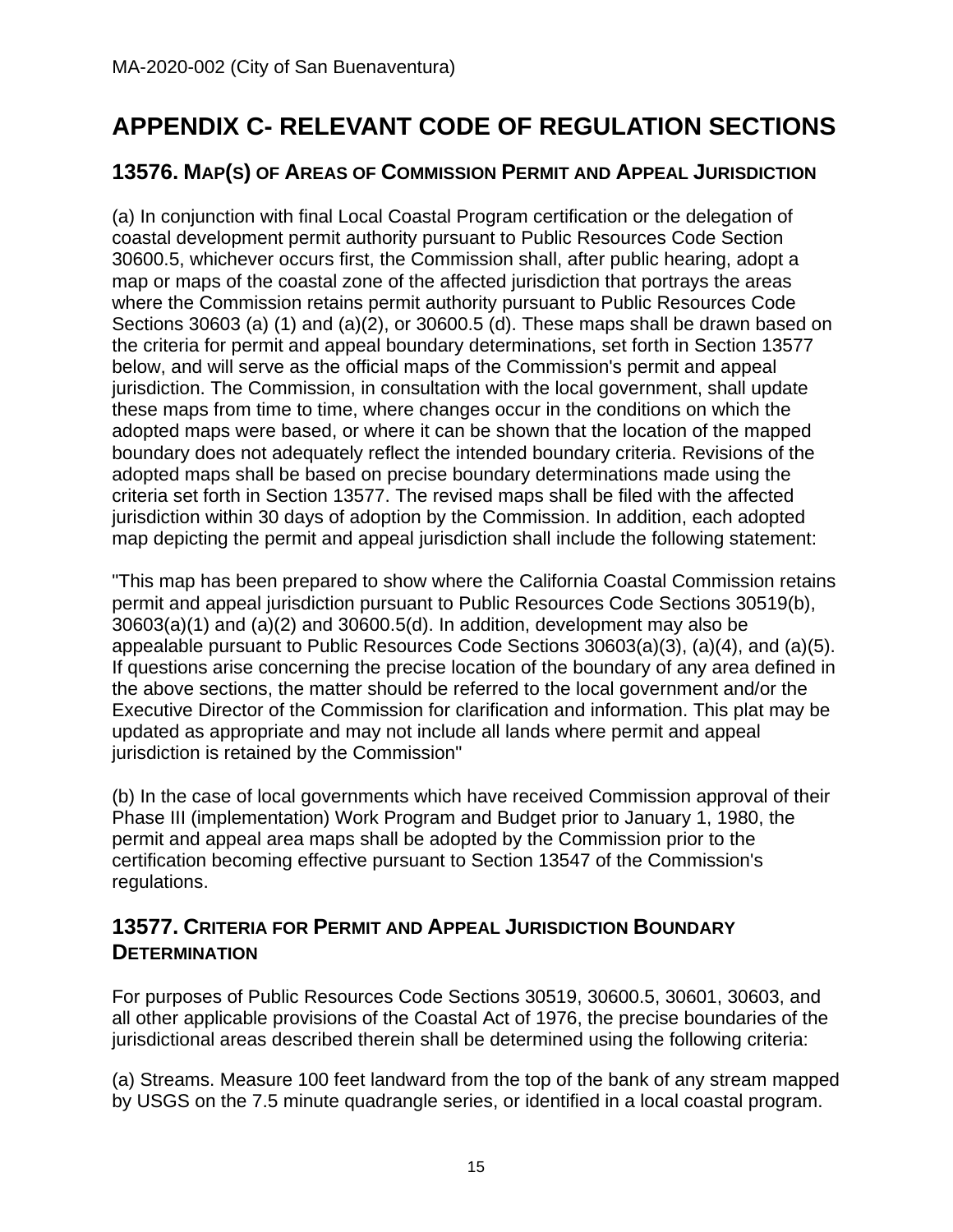The bank of a stream shall be defined as the watershed and relatively permanent elevation or acclivity at the outer line of the stream channel which separates the bed from the adjacent upland, whether valley or hill, and serves to confine the water within the bed and to preserve the course of the stream. In areas where a stream has no discernable bank, the boundary shall be measured from the line closest to the stream where riparian vegetation is permanently established. For purposes of this section, channelized streams not having significant habitat value should not be considered.

#### (b) Wetlands:

(1) Measure 100 feet landward from the upland limit of the wetland. Wetland shall be defined as land where the water table is at, near, or above the land surface long enough to promote the formation of hydric soils or to support the growth of hydrophytes, and shall also include those types of wetlands where vegetation is lacking and soil is poorly developed or absent as a result of frequent and drastic fluctuations of surface water levels, wave action, water flow, turbidity or high concentrations of salts or other substances in the substrate. Such wetlands can be recognized by the presence of surface water or saturated substrate at some time during each year and their location within, or adjacent to, vegetated wetlands or deep-water habitats. For purposes of this section, the upland limit of a wetland shall be defined as:

(A) the boundary between land with predominantly hydrophytic cover and land with predominantly mesophytic or xerophytic cover;

(B) the boundary between soil that is predominantly hydric and soil that is predominantly nonhydric; or

(C) in the case of wetlands without vegetation or soils, the boundary between land that is flooded or saturated at some time during years of normal precipitation, and land that is not.

(2) For the purposes of this section, the term "wetland" shall not include wetland habitat created by the presence of and associated with agricultural ponds and reservoirs where: (A) the pond or reservoir was in fact constructed by a farmer or rancher for agricultural purposes; and

(B) there is no evidence (e.g., aerial photographs, historical survey, etc.) showing that wetland habitat pre-dated the existence of the pond or reservoir. Areas with drained hydric soils that are no longer capable of supporting hydrophytes shall not be considered wetlands.

(c) Estuaries. Measure 300 feet landward from the mean high tide line of the estuary. For purposes of this section, an estuary shall be defined as a coastal water body, usually semi-enclosed by land, having open, partially obstructed, or intermittent exchange with the open ocean, and in which ocean water is at least occasionally diluted by freshwater from the land. The salinity level may be periodically increased to above that of the open ocean due to evaporation. The mean high tide line shall be defined as the statistical mean of all the high tides over the cyclical period of 18.6 years, and shall be determined by reference to the records and elevations of tidal benchmarks established by the National Ocean Survey. In areas where observations covering a period of 18.6 years are not available, a determination may be made based on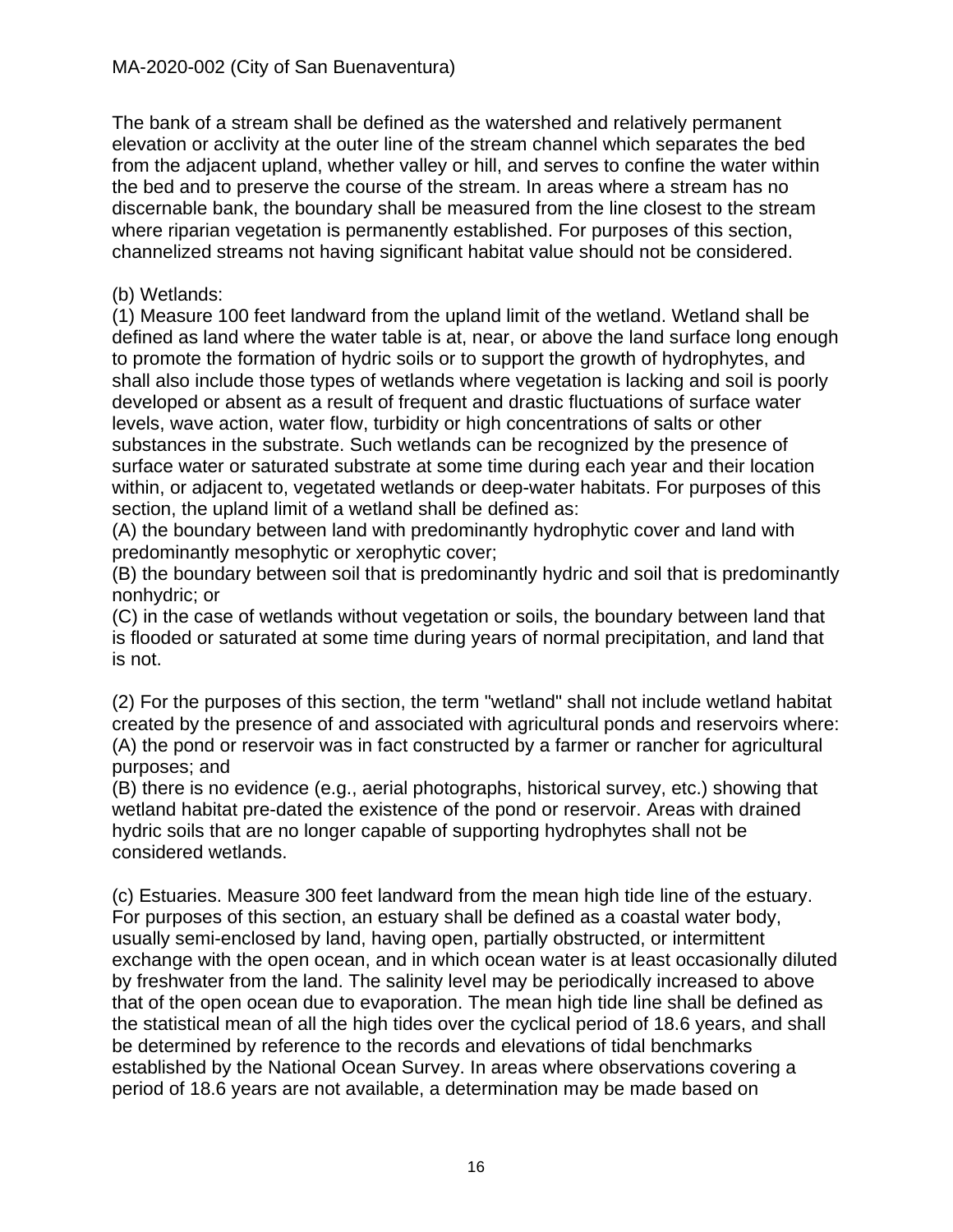observations covering a shorter period, provided they are corrected to a mean value by comparison with observations made at some suitably located control tide station.

(d) Tidelands. Tidelands shall be defined as lands which are located between the lines of mean high tide and mean low tide.

(e) Submerged Lands. Submerged lands shall be defined as lands which lie below the line of mean low tide.

(f) Public Trust Lands. Public Trust lands shall be defined as all lands subject to the Common Law Public Trust for commerce, navigation, fisheries, recreation, and other public purposes. Public Trust lands include tidelands, submerged lands, the beds of navigable lakes and rivers, and historic tidelands and submerged lands that are presently filled or reclaimed, and which were subject to the Public Trust at any time.

(g) Beaches. Measure 300 feet landward from the inland extent of the beach. The back beach, or dry beach, if it exists, shall be included. The inland extent of the beach shall be determined as follows:

(1) from a distinct linear feature (e.g., a seawall, road, or bluff, etc.);

(2) from the inland edge of the further inland beach berm as determined from historical surveys, aerial photographs, and other records or geological evidence; or

(3) where a beach berm does not exist, from the further point separating the dynamic portion of the beach from the inland area as distinguished by vegetation, debris or other geological or historical evidence.

(h) Coastal Bluffs. Measure 300 feet both landward and seaward from the bluff line or edge. Coastal bluff shall mean:

(1) those bluffs, the toe of which is now or was historically (generally within the last 200 years) subject to marine erosion; and

(2) those bluffs, the toe of which is not now or was not historically subject to marine erosion, but the toe of which lies within an area otherwise identified in Public Resources Code Section 30603(a)(1) or (a)(2).

Bluff line or edge shall be defined as the upper termination of a bluff, cliff, or seacliff. In cases where the top edge of the cliff is rounded away from the face of the cliff as a result of erosional processes related to the presence of the steep cliff face, the bluff line or edge shall be defined as that point nearest the cliff beyond which the downward gradient of the surface increases more or less continuously until it reaches the general gradient of the cliff. In a case where there is a steplike feature at the top of the cliff face, the landward edge of the topmost riser shall be taken to be the cliff edge.

The termini of the bluff line, or edge along the seaward face of the bluff, shall be defined as a point reached by bisecting the angle formed by a line coinciding with the general trend of the bluff line along the seaward face of the bluff, and a line coinciding with the general trend of the bluff line along the inland facing portion of the bluff. Five hundred